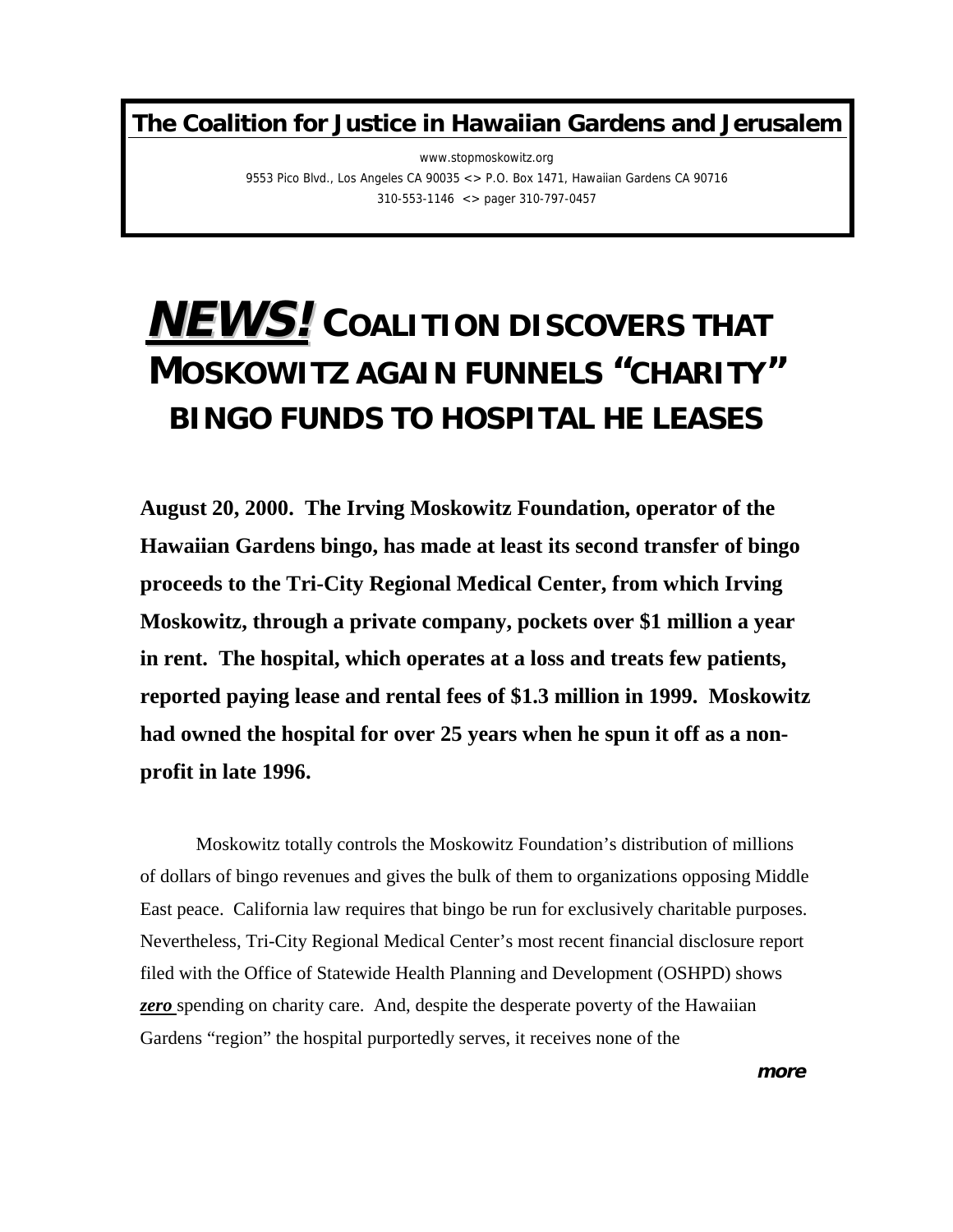available "Disproportionate Share" funds the government gives hospitals which care for large numbers of MediCal patients. $<sup>1</sup>$  $<sup>1</sup>$  $<sup>1</sup>$ </sup>

Moskowitz's privileged access to millions of dollars in Hawaiian Gardens public funds to develop his Hawaiian Gardens Casino, was the subject of a scathing report issued last month by the State of California's Joint Legislative Audit Committee.<sup>[2](#page-2-0)</sup>

The Coalition for Justice in Hawaiian Gardens & Jerusalem discovered the Moskowitz Foundation's loan to the hospital in a UCC financing statement filed with the Secretary of State last May. The filing<sup>[3](#page-2-0)</sup> does not show the amount of the loan, but it shows the hospital's pledge, as collateral to the Moskowitz Foundation, of its accounts receivable and other forms of income. The Coalition works to help Hawaiian Gardens, a small city in southeast Los Angeles County, repair the economic and social damage caused by Moskowitz.

In the past, the hospital has accounted for a Moskowitz Foundation donation of \$[4](#page-2-0).8 million as a loan, at 8.2[5](#page-2-0) % interest.<sup>4</sup> The foundation reported this sum as a gift.<sup>5</sup> In its 1999 OSHPD disclosure, the hospital said it paid \$745,875 in interest and lists notes and loans payable at \$8.8 million. Its 1997 IRS filing shows a debt of \$3.5 million to Moskowitz's Cerritos Gardens General Hospital Company, landlord to the hospital, the bingo and the casino.

The Coalition will request that Attorney General Bill Lockyer investigate Moskowitz's circular method of putting non-profit funds in his own pocket. "The purpose of charitable bingo was to foster philanthropy, not private enrichment," said Coalition Coordinator Rabbi Haim Dov Beliak. "Moskowitz is applying for a license to operate his casino, for which state law requires affirmatively good character – hardly what Moskowitz has demonstrated in his management of the bingo profits."

The Coalition also hopes Lockyer and other officials will scrutinize the

**more**